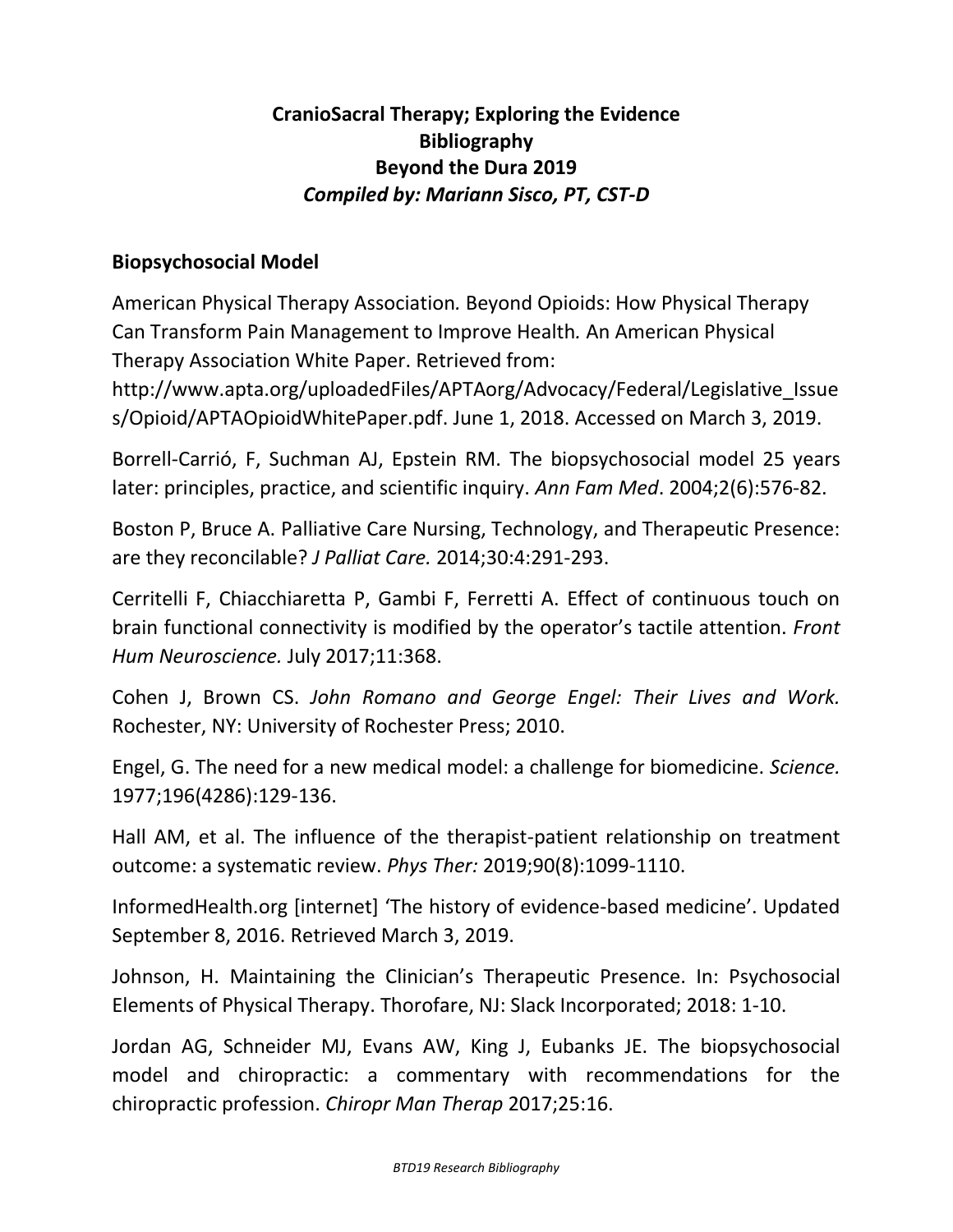Lindau, ST, Laumann EO, Levinson W, Waite LJ. Synthesis of scientific disciplines in pursuit of health: the interactive biopsychosocial model. *Perspec Biol Med.* 2003;469 (3Suppl):S74-S86.

Menage TY. Reclaiming compassion as a core value in occupational therapy. *Br J Occup Ther.* 2016;79(1):3-4.

Salam M. (2017) 'The Opioid Epidemic: A crisis years in the making', *The New York Times*, 26 October.

Scurlock-Durana S. Full Body Presence. Novato, CA: New World Library; 2010.

Scurlock S. Interview. March 2019.

Tensegrity Model: manhattantoy.com Skwish – A Tensegrity Toy Invention \$13.60 to \$17.00 USD.

Upledger JE. Study Guides CST 1,2, SER 1,2. Upledger Institute.

#### **Metrics**

Tsai TC, Jha AK, Gawande AA, Huckman RS et al. Hospital board and management practices are strongly related to hospital performance on clinical quality metrics. *Health Aff* (Millwood): 2015;34(8):1304-11

### **Genomic Expression**

Bordoni B, Simonelli M. The awareness of the fascial system. *Cureus*. 2018 Oct 1;10(10):e3397.

Charras G, Yap AS. Tensile forces and mechanotransduction at cell-cell junctions. *Curr Bio*. 2018 Apr 23;28(8):R445-R457.

Chiquet M, Gelman L, Lutz R, Maier S. From mechanotransduction to extracellular matrix gene expression in fibroblasts. *Biochimica ey Biophysica acta*. 2009;1793(5):911-920.

Ingber D. Tensegrity: the architectural basis of cellular mechanotransduction, *Annu Rev Physiol.* 1997;59:575-99.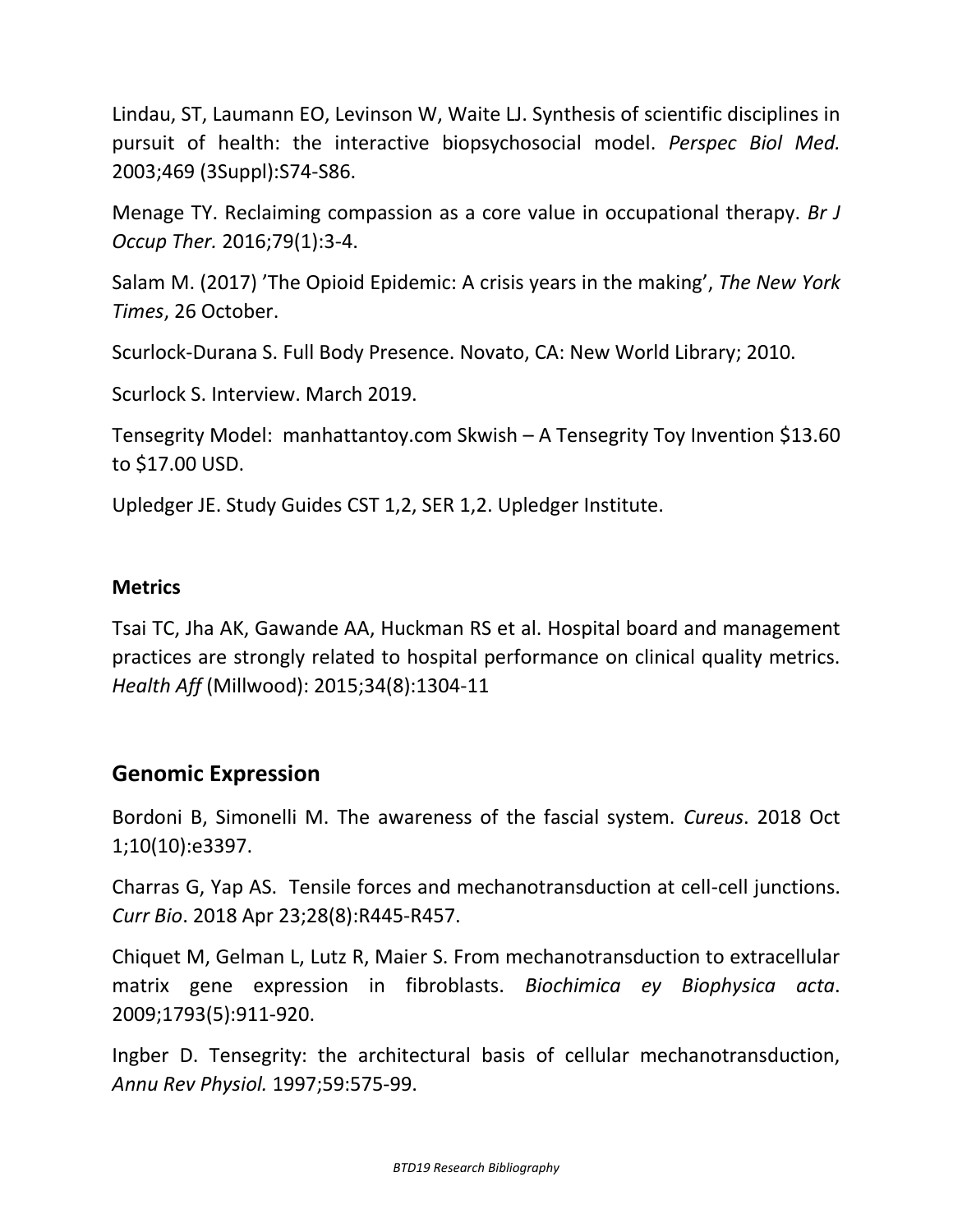Michopoulos V, Rothbaum AO, Jovanovic T, Almli LM, et al. Association of CRP genetic variation and CRP level with elevated PTSD symptoms and physiological responses in a civilian population with high levels of trauma. *Am J Psychiatry*. 2015; 172(4):353-62.

Miller MW, Maniates H, Wolf EJ, Logue MW, et al. CRP polymorphisms and DNA methylation of the AIM gene influence associations between trauma exposure, PTSD, and C-reactive protein. *Brain Behav Immun* 2018;(67):194-202.

Myers TW. Anatomy Trains. New York, NY. Churchill Livingstone; 2002. 41-49.

Tajick A, Zhang Y, Wei F, Sun J, Jia Q, Zhou W, et al. Transcription upregulation via force-induced direct stretching of chromatin. *Nat mater*. 2016;15(12):1287-1296.

Sadeh, N, Spieberg JM, Logue MW, Wolf EJ, et al. SKA methylation is associated with decreased prefrontal cortical thickness and greater PTSD severity amon trauma-exposed veterans. *Mol Psychiatry*. 2016;21(3):367-63.

Shmoop.com. 'DNA Packaging'. Retrieved March 20, 2019.

Tajick A, Zhang Y, Wei F, Sun J, Jia Q, Zhou W, et al. Transcription upregulation via force-induced direct stretching of chromatin. *Nat mater*. 2016;15(12):1287-1296.

Tensegrity. In Wikipedia. Retrieved March 25, 2019 from en.mwikipedia.org/wiki/Tensegrity.

University of Illinois at Urbana-Champaign. "Mechanical force triggers gene expression by stretching chromatin." *Science Daily*. 26 August 2016. Retrieved March 20, 2019.

# **Fascia**

Adstrum S, Hedley G, Schleip R, Stecco C, Yucesoy CA*. J Bodyw Mov Ther.* 2017 Jan;21(1):173-177.

Barral JP, Crobier A. Manual Therapy for the Peripheral Nerves. New York NY Churchill Livingstone Elsevier; 2007.

Berrueta L, Bergholz J, Munoz D, Muskaj I, Badger GJ, Shukla A, Kim HJ, Zhaao JJ, Langevin HM. Stretching Reduces Tumor Growth in a Mouse Breast Cancer Model. *Sci Rep.* 2018;8(1):7864.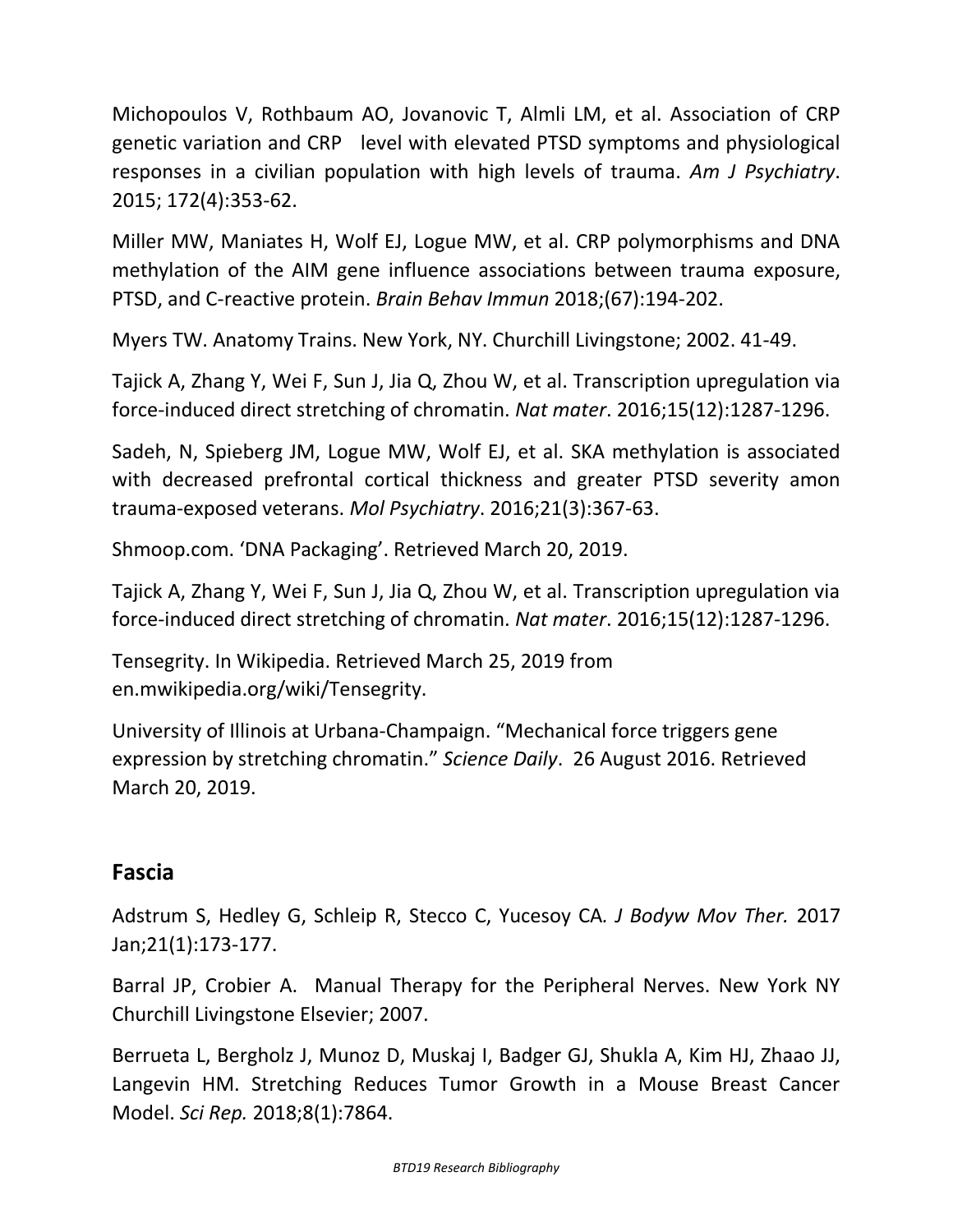Erratum in: *Sci Rep*. 2018 Nov 16;8(1):17226.

Bordoni B, Marelli F, Morabito B, Sacconi B. The indeterminable resilience of the fascial system. *J Integr Med*. 2017;15(5):337-343.

Chaudhry H, Schleip R, Ji Z, Bukiet B, et al. three-dimensional mathematical model for deformation of human Fasciae in manual therapy*. J Am Osteopath Assoc.* 2008;108(8):379-90.

Findley TW. Fascia research from a clinician/scientist's perspective. *Int J Ther Massage Bodywork*. 2011;4(4):1-6.

Hall, M, Smith JC. The effects of an acute bout of foam rolling on hip range of motion on different tissues. *Int J Sports Phys Ther*. 2019;13(4):652-660.

Langevin HM, Bouffard NA, Fox JR, Palmer BM, et al. Fibrobast cytoskeletal remodeling contributes to connective tissue tension. *J Cell Physiol.* May 2011: 226(5):1166-1175.

Lesondak D. Fascia What it is and why it matters. East Lothian, Scotland: Handspring; 2018.

Schleip R. Fascial Plasticity – a new neurobiological explanation: part 1. *J Bodyw Move Ther.* 2003; 7(1):11-19.

Schleip R. Fascial Plasticity – a new neurobiological explanation: part 2. *J Bodyw Move Ther.* 2003;7(2):104-116.

Schleip R. Fascial Tonicity: from tissue contractures to hypermobility. *Proceedings from the fascia research congress.* 2007. Cambridge, MA.

Schleip R. 'Fascinating Fascia: Latest News. (lecture by Dr. to European Rolfers}. Youtube.com. Posted by Sue Miller 2018.

Stecco, C, Macchi V, Porzionatio A, Duparc F, De Caro R. The fascia: the forgotten structure. *Ital J Anat Embryol*. 2011;116(3);127-38.

Stecco L, Stecco C. Fascial Manipulation Practical Part. Padova, Italy: Piccini; 2009: 3-38.

Stecco, L. Fascial Manipulation for Musculoskeletal Pain. Padova, Italy: Piccini; 2004: 11-31, 154-155.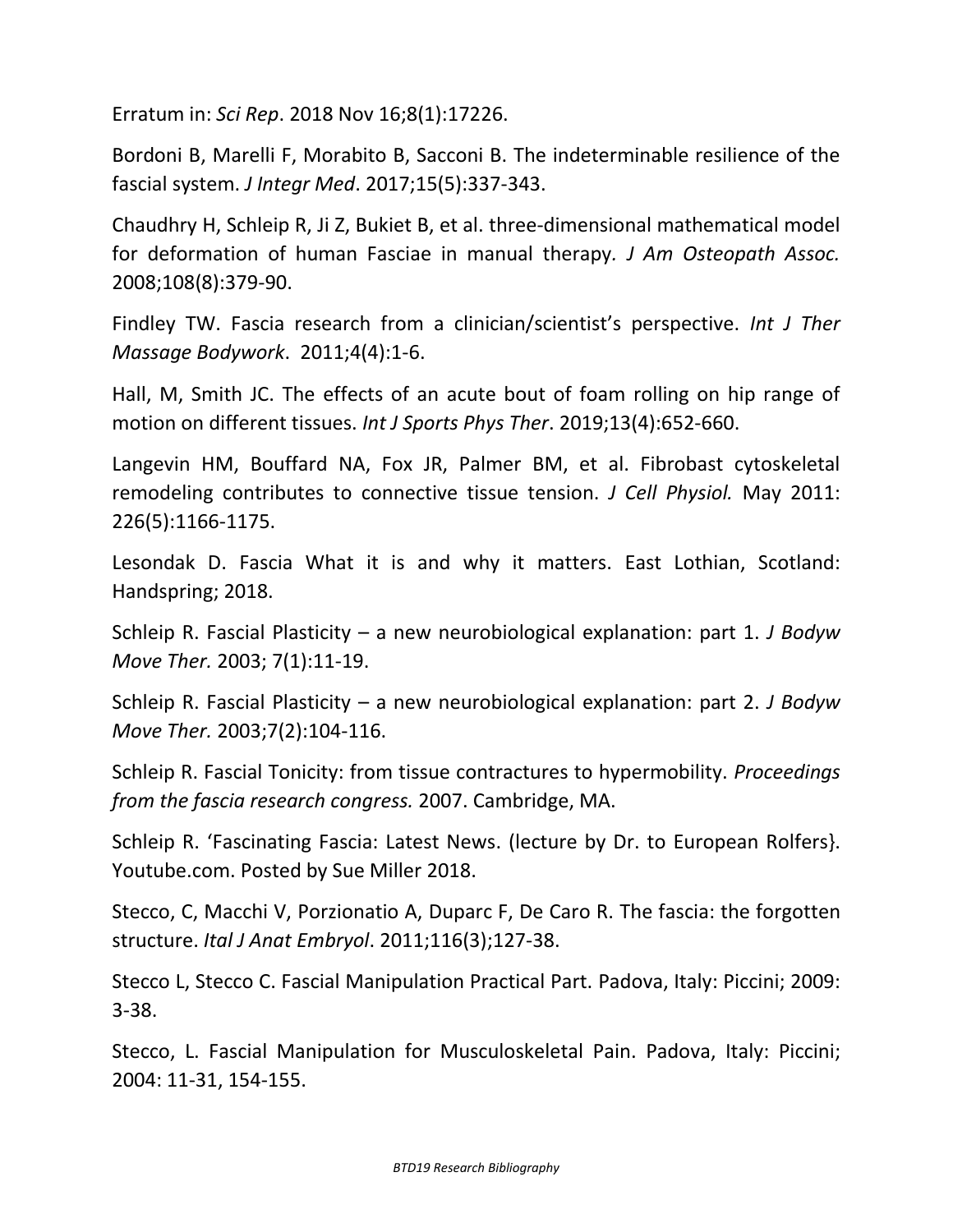Stecco L, Stecco C. Fascial Manipulation Practical Part. Padova, Italy: Piccini: 2009: 3-16.

Vigotsky AD, Bruhns RP. The Role of Descending Modulation in Manual Therapy and its analgesic implications: a narrative review. *Pain Res Treat.* 2015;2015:292805.

Erratum in: *Pain Res Treat*. 2017:1535473.

Wilke J, Schleip R, Klingler W, Stecco C. The lumbodorsal fascia as a potential source of low back pain: a narrative review. *Biomed Res Int.* 2017:5349620

Wilke J, Schleip R, Yucesoy CA, Banzer W. Not merely a protective packing organ? A review of fascia and its force transmission capacity*. J Appl Physiol.* 2018; 1:124(1):234-244.

### **Cutaneous Nerves**

Barral JP, Crobier A. Manual Therapy for the Peripheral Nerves. New York NY Churchill Livingstone Elsevier; 2007: 151-153.

Brazzini B, Ghersetich I, Hercogova J, Lotti T. The neuro-immuno-cutaneousendocrine network: relationship between mind and skin. *Dermatol Ther.* 2003;16: 123-131.

Dycem: Resources Amazon.com, ebay.com, Walmart.com, ncmedical.com. \$23.79+USD depending on length and width of roll. Cut into slightly larger than your hand size, Dycem can eliminate sliding on the skin and increase the effectiveness of tractioning the cutaneous nerves during fascial glide. This was not covered during the presentation secondary to time constraints.

Erickson J. 'The Elegance of Dermoneuromodulation Touch rooted in modern neuroscience.' *Massage and Body Work* magazine. Associated Bodywork and Massage Professionals: May/June 2013:88-97.

Jacobs D. Dermo Neuro Modulating. Victoria, BC CA: Tellwell; 2016: v-vi, 3- 13:203-283.

Stecco, C, Macchi V, Porzionatio A, Duparc F, De Caro R. The fascia: the forgotten structure. *Ital J Anat Embryol*. 2011;116(3):127-38.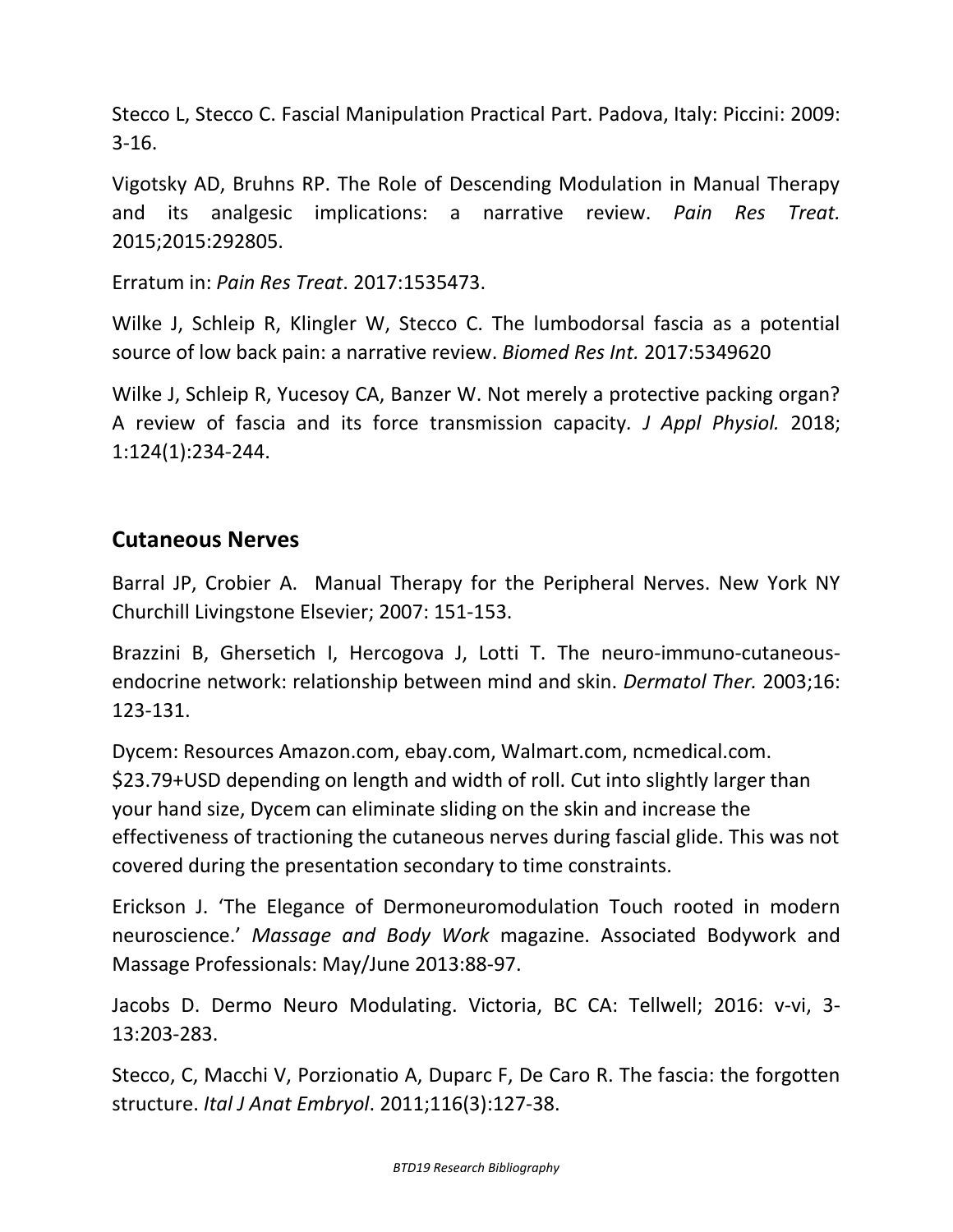Vigotsky AD, Bruhns RP. The Role of Descending Modulation in Manual Therapy and its analgesic implications: a narrative review. *Pain Res Treat.* 2015;2015:292805.

Wetzler G. Visceral Manipulation Curriculum: Listening Techniques 2 (LT2). Day 1: Personal Notes.

## **Technology**

Duff J. The usefulness of quantitative EEG (qEEG) and neurotherapy in the assessment and treatment of pot-concussion syndrome. *Clin EEG Neurosci.* 2004:35(4):198-209.

Duke SciPol, "Immediate Post-Concussion Assessment and Cognitive Testing ImPACT" available at: [http://scipol.duke.edu/content/immediate-post](http://scipol.duke.edu/content/immediate-post-concussion-assessment-and)[concussion-assessment-and](http://scipol.duke.edu/content/immediate-post-concussion-assessment-and) cognitive-testing-impact (6/23/2017). Retrieved March 30, 2019.

Haneef Z, Levin HS, Frost JD Jr., Mizrahi EM. Electroencephalography and quantitative electroencephalography in mild traumatic brain injury. *J Neurotrauma.* 2013;30:653-656.

QEEG Cost \$1400.00 USD pre/post. victorzelek.com>staff. Retrieved April 2, 2019.

Schmitt S, Dichter MA. Electrophysiologic recordings in traumatic brain injury. *Handb Clin Neurol.* 2015:319-339.

SPECT Scan Cost \$3950.00 USD pre/post @Amen Clinics. Quora.com. Retrieved March 29, 2019. Price not disclosed on multiple websites.

Suleiman A, Lithgow B, Dastghieb, Mansouri B, Moussavi Z. Quantitative measurement of post-concussion syndrome using electrovestibulography. *Sci Rep.* 2017;27;7(1):16371:198-209.

Yang, S. Flores B, Magal R, Harris K, Gross J, et al. Diagnostic accuracy of tabletbased software for the detection of concussion. 2017: *PLosONE*:12(7):e0179352. Retrieved March 30, 2019.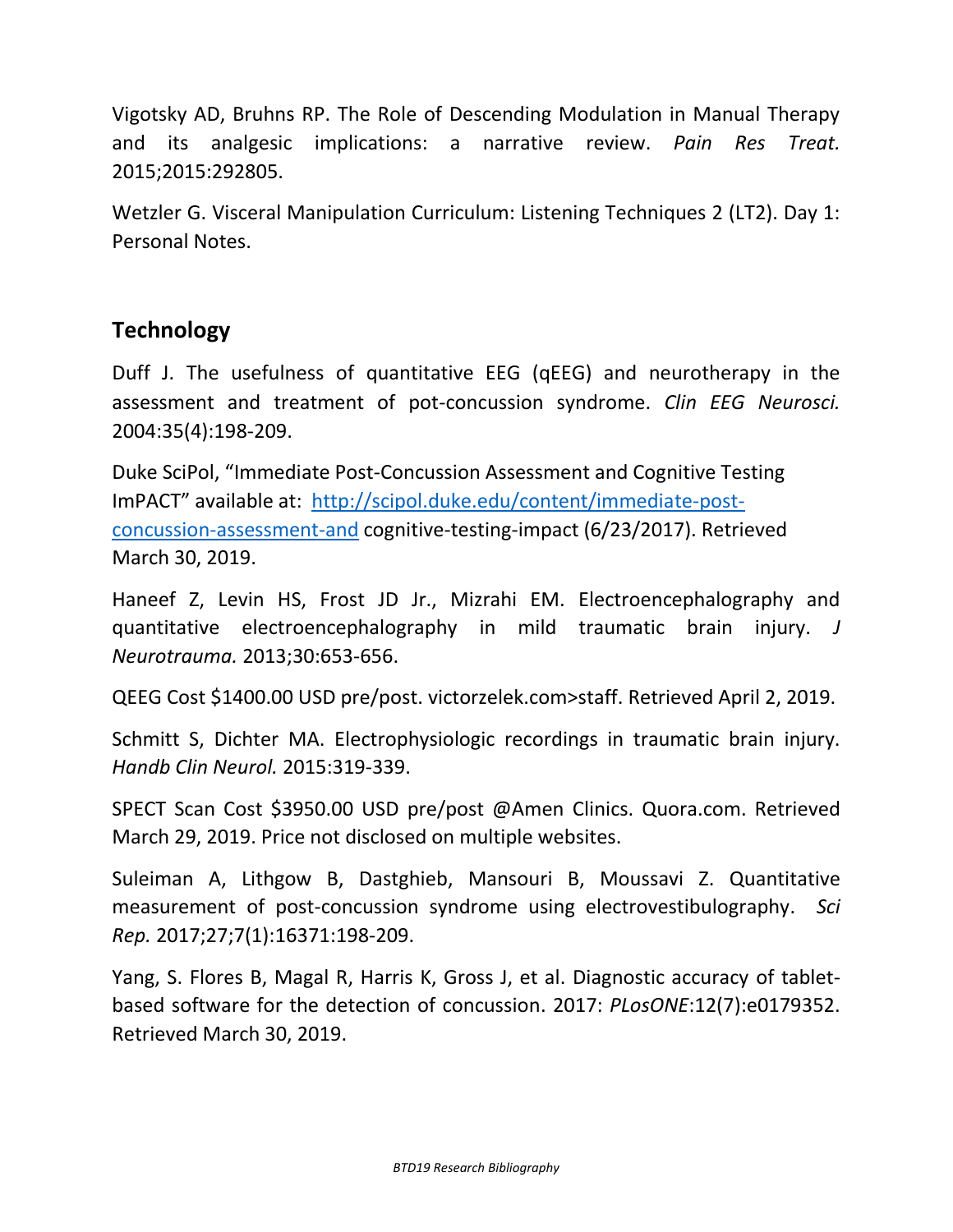# **CST Literature**

Andrzejewska M, Sutkowska E, Kuciel N. The rehabilitation of a child with a Sotos syndrome: case report. *Wiad Lek*. 2018;71(9):1849-1853.

Haller H, Lauche R, Cramer H, Rampp T, Saha FJ, et al. Craniosacral Therapy for the treatment of chronic Neck pain: a randomized sham-controlled trial*. Clin J Pain.* 2016;32(5):441-9.

King HH. Craniosacral therapy shown beneficial in management of chronic neck pain. *J Am Osteopath Assoc.* 2016; 116(7):486-487.

Kratz SV, Kerr J, Porter L. The use of CranioSacral therapy for autism spectrum disorders: benefits from the viewpoint of parents, clients, and therapists. *J Bodyw Mov Ther*. Jan 2017;21(1):19-29.

Liddle SD, Pennick V. Interventions for preventing and treating low back and pelvic pain during pregnancy. *Cochrane Database Syst Rev.* 2015 30;(9):CD001139.

Quraishy K. Feeding in the NICU: a perspective from a craniosacral therapist*. Neonatal Netw.* 2016;35(2):105-7.

Wetzler G, Roland M, Fryer-Dietz S, Dettman-Ahern D. CranioSacral therapy and visceral manipulation: A new treatment intervention for concussion recovery. *Med Acupunct.* 2017;1;29(4):239-248.

# **Osteopathic Manipulative Treatment/CST**

Bordoni B, Marelli, F, Morabito B, Sacconi B, Severino P. Post-sternotomy pain syndrome following cardiac surgery: case report. *J Pain Res.* 2017;10:1163-1169.

Castillo I, Wolf K, Rakowsky A. Concussions and osteopathic manipulative treatment: an adolescent case presentation. *J Am Osteopath Assoc.* 2016;116(3):178-181.

Guernsey DT 3rd, Leder A, Yao S. Resolution of concussion symptoms after osteopathic manipulative treatment: a case report. *J Am Osteopath Assoc* Mar 2016;116(3):e13-17.